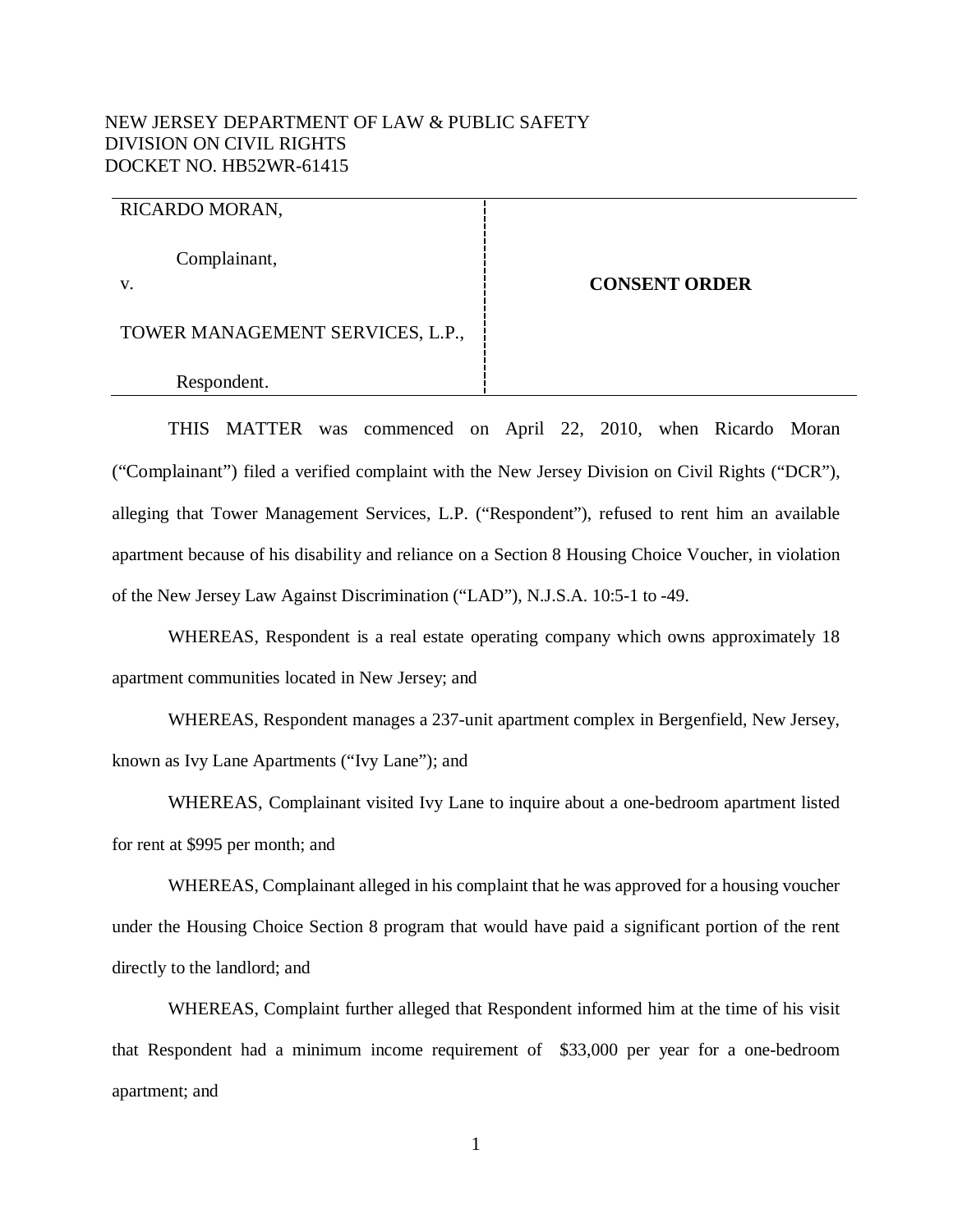WHEREAS, Complainant left Ivy Lane without completing a rental application; and

WHEREAS, pursuant to  $N.J.S.A.$  10:5-12(g), it is unlawful for any person to refuse to rent real property to a prospective tenant because of source of lawful income, including a Section 8 housing voucher, to be used for rent; and

WHEREAS, Complainant alleged that Respondent's minimum income requirement of \$33,000 per year excluded him from relying on a Section 8 voucher, and thus constituted unlawful "source of income" discrimination under the LAD; and

WHEREAS, minimum income requirements and other income-based criteria may have a disparate impact on Section 8 recipients because Section 8 recipients generally must have very low incomes in order to qualify for the program to begin with; and

WHEREAS, DCR's review found that the Section 8 program determines what percentage of monthly income a voucher recipient will pay to rent, and requires that voucher recipients pay an absolute maximum of 40% of their monthly income to rent, in order to ensure the voucher recipient will be able to consistently pay her portion of the rent while meeting her other basic needs; and

WHEREAS, Respondent denied Complainant's allegations of discrimination in their entirety; and

WHEREAS, the Division conducted an investigation of the allegations and on June 18, 2019, issued a finding of probable cause as to the allegations of discrimination based on a source of lawful income only and found no probable cause as to the allegations of discrimination based on disability; and

WHEREAS, the parties engaged in conciliation efforts; and

WHEREAS, it is now the intention of the parties to amicably settle, compromise, and resolve in good faith, the differences and disputes that exist or may exist between them; and

IT IS, THEREFORE, ON THIS  $20^{th}$  DAY OF October 2020, ORDERED AND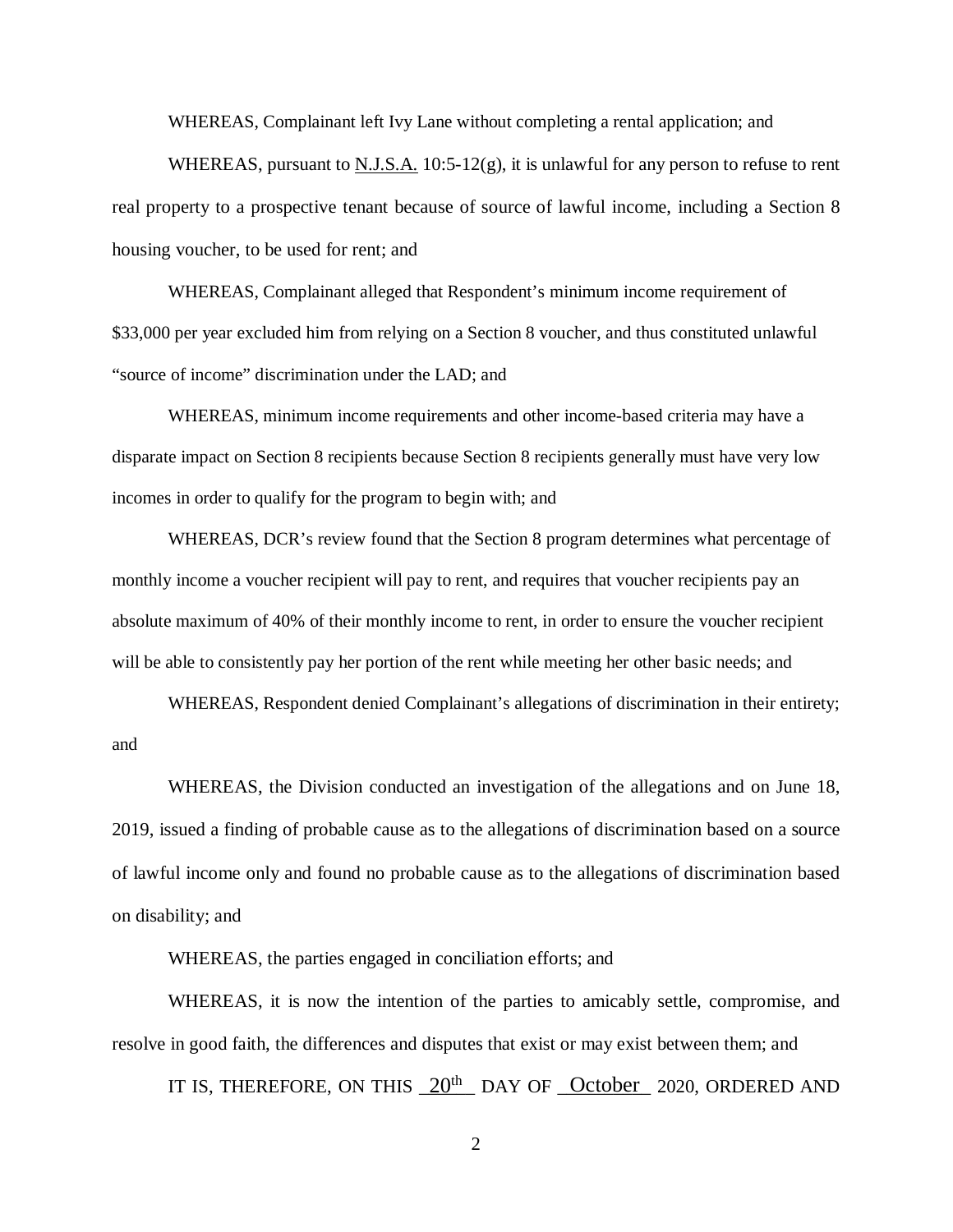#### AGREED AS FOLLOWS:

#### LAD COMPLIANCE AND POLICY

1. Respondent agrees that all policies and decisions affecting persons seeking housing or the continuance of housing in any apartment or building owned, operated, managed or otherwise controlled by Respondent in New Jersey shall comply in full with the LAD. Respondent agrees not to implement any policy or carry out any act that has the purpose or effect of discriminating against any person because of race, creed, color, national origin, ancestry, marital status, civil union status, domestic partnership status, pregnancy or breastfeeding, sex, gender identity or expression, affectional or sexual orientation, familial status, disability, liability for service in the Armed Forces of the United States, nationality, or source of lawful income used for rental payments.

2. Within thirty (30) days of the date this Consent Order is fully executed, Respondent agrees to provide verification to the Division of a written nondiscrimination policy (the "Policy") reflecting the agreement herein to comply with all provisions of the LAD and applicable to any real property or any other apartment owned, operated, managed or otherwise controlled by Respondent in New Jersey ("New Jersey Property"). Respondents will deliver a copy of the Policy to counsel for the Division, Deputy Attorney General Geoffrey R. Gersten, New Jersey Department of Law & Public Safety, 124 Halsey Street, P.O. Box 45029, Newark, New Jersey 07101.

3. The Policy will state that Respondent accepts rental assistance, including Section 8 vouchers, Temporary Rental Assistance (TRA), and COVID-19 rental assistance. The Policy may be amended in the future to reflect any new rental assistance program or change in name of any now existing rental assistance program.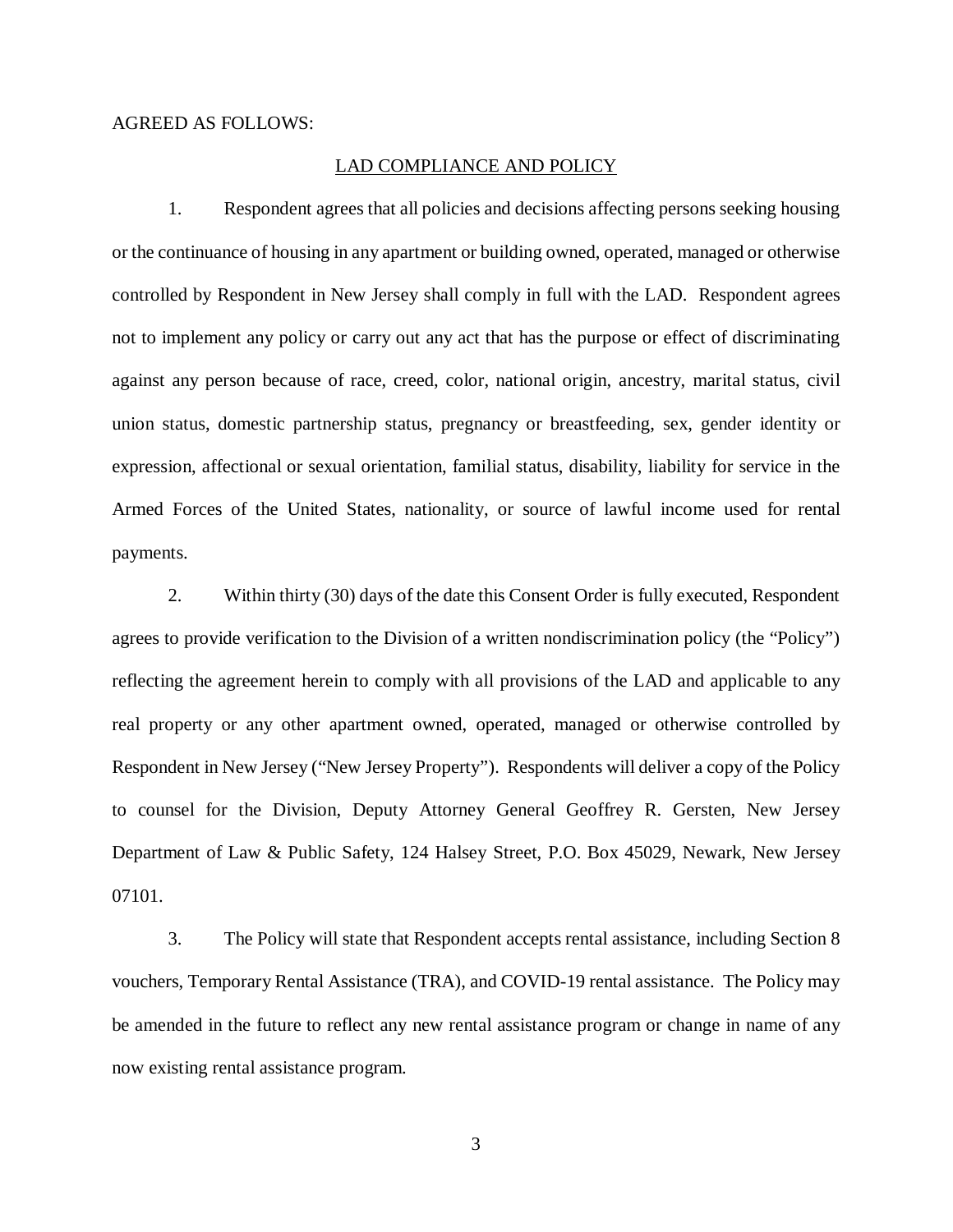4. Within the Policy (or as an attached addendum thereto), the Respondent will have specific provisions relating to applicants seeking to use rental assistance, including Section 8 vouchers, that will state that Respondents:

a. Will perform an individualized assessment of each applicant;

b. Will not reject an applicant because he/she was receiving rental assistance, including Section 8 vouchers;

c. In considering an applicant's other credit factors, will not consider any other credit factors that are affected by, or scored in part based on an applicant's income;

d. Will evaluate the affordability of an apartment based on the tenant's portion of the rent (after the governmental assistance agency provides such financial information prior to the processing of the tenant's application) after the payment of any rental assistance;

e. Will not categorically reject an applicant because a landlord-tenant action not resulting in a judgment of eviction was filed against him/her;

f. Will give an applicant, two business days, to provide information and documents explaining or mitigating a landlord-tenant action that the Respondent will consider when determining whether to lease to an applicant with a prior landlord-tenant action, which resulted or did not result in a judgment of eviction;

g. Will not consider a judgment of eviction dated more than four calendar years prior to the date the applicant completes any building specific tenant application;

h. Will consider applicants that would otherwise be considered to have insufficient or negative credit.

5. The Policy will include a statement that any person who believes a violation of the LAD has occurred may contact the New Jersey Division on Civil Rights at 866-405-3050 or 973-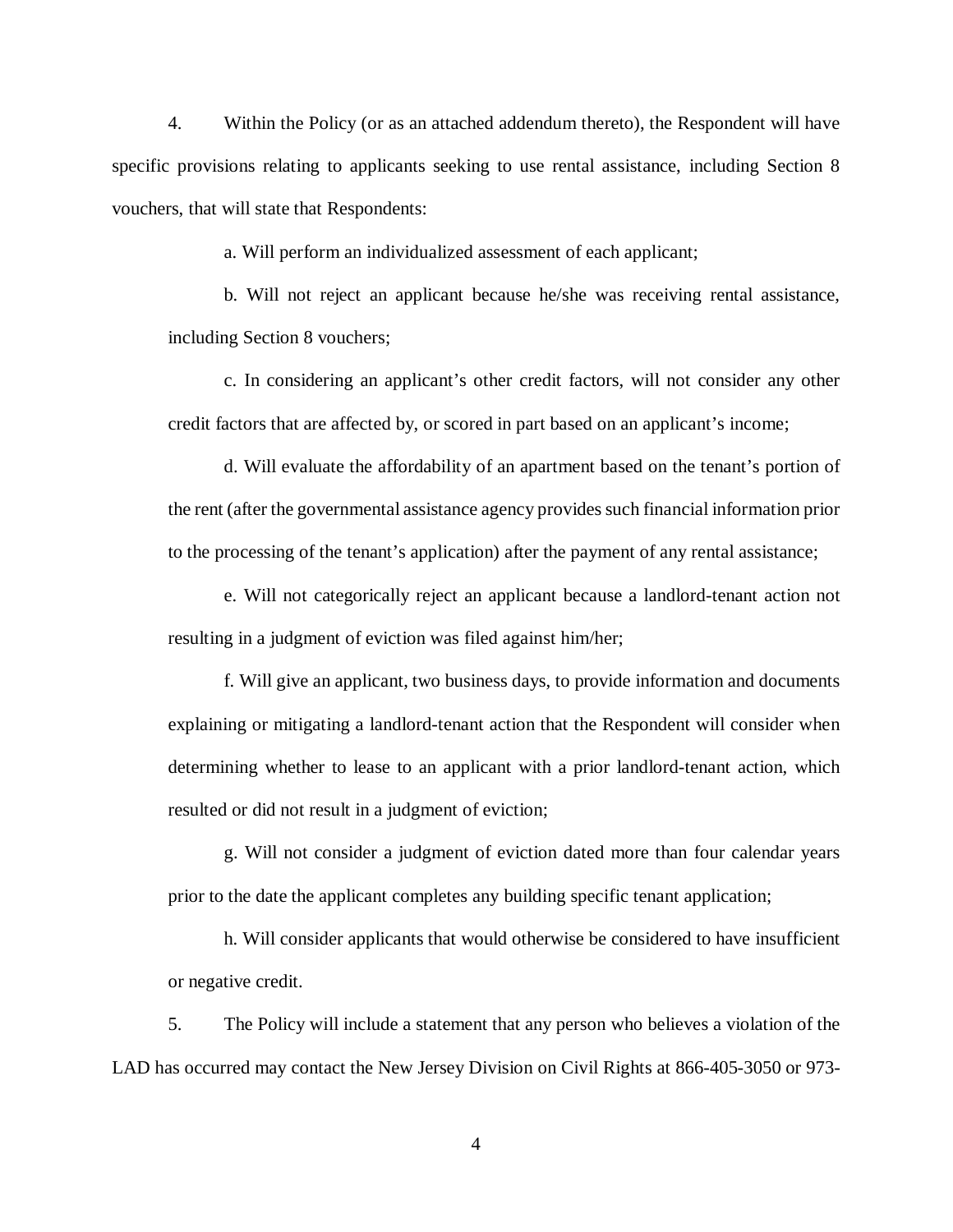648-2700 or online at www.NJCivilRights.gov.

6. Respondent will make the Policy available to its current tenants as it would other building notice and information.

7. Respondent agrees and acknowledges that the Policy applies to any processes conducted by Respondent as well as any information received from third parties reviewing or conducting background or tenant checks on behalf of Respondent. Respondent further agrees not to adopt any criteria as part of a third party background check that is inconsistent with the LAD or this agreement. Respondent will take specific steps to ensure that any rental report gives appropriate consideration to the factors set forth in paragraph 4 or excludes their consideration as applicable.

#### TRAINING

8. Within 90 days of the date this Consent Order is fully executed, Respondent agrees to arrange for Barbara Perry and all property managers and leasing agents to receive training on the Policy. The training will focus on LAD compliance and ensuring that all tenancy decisions are made in a non-discriminatory manner. The trainings will include a component dedicated to the consideration of applicants seeking to use rental assistance, including Section 8 vouchers, and will address the factors set forth in paragraph 4. Notice of the training session (or each session if more than one is necessary) and a copy of the training materials to be used shall be submitted at least ten (10) days in advance of each session to Deputy Attorney General Geoffrey R. Gersten, New Jersey Department of Law & Public Safety, 124 Halsey Street, 5th Floor, Newark, New Jersey 07101, Newark, New Jersey 07102.

9. Each employee of Respondent who attends or completes the training described above will sign an acknowledgment form, indicating that he or she attended or completed the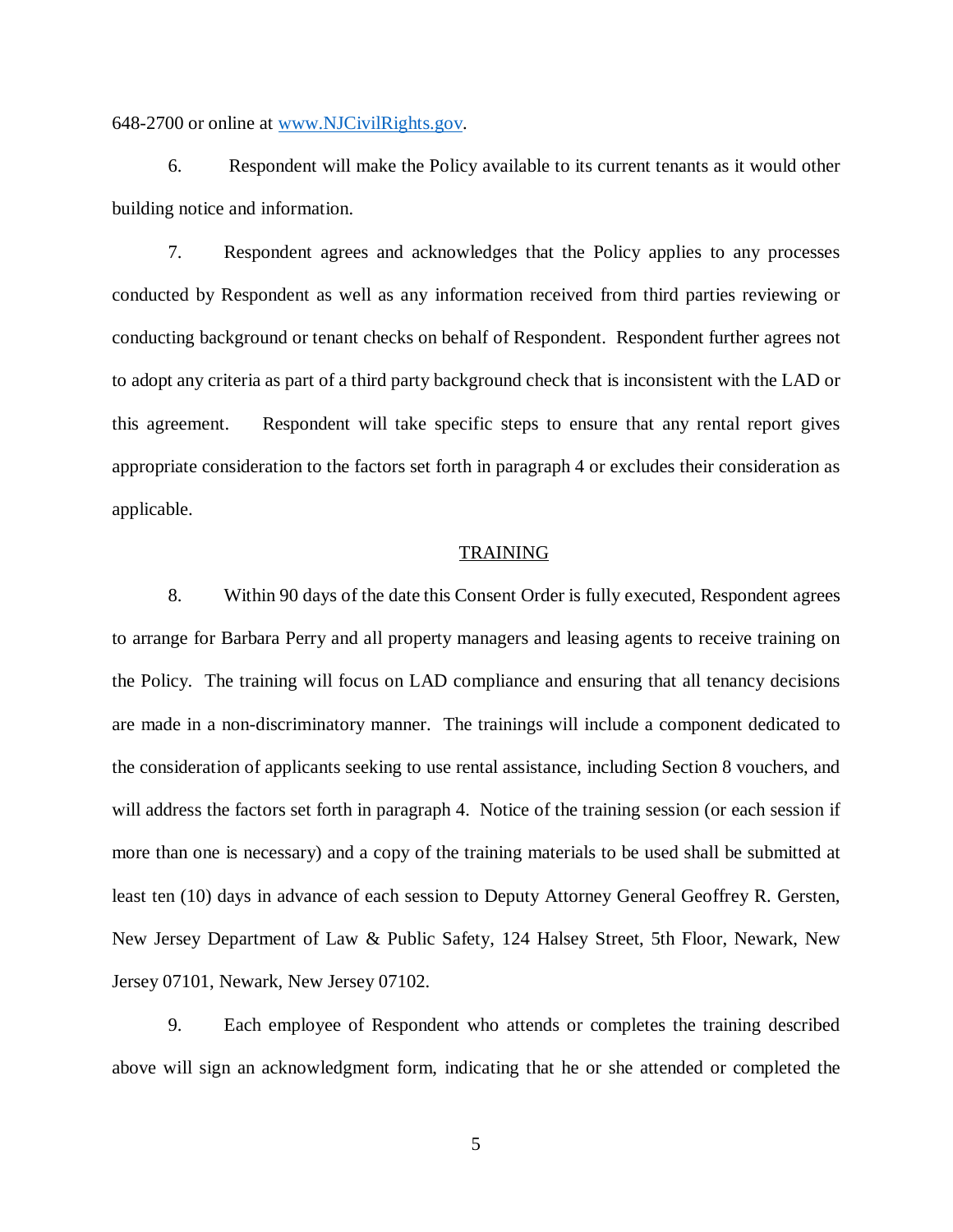training in its entirety. A copy of the signed acknowledgment form will be retained by Respondent.

## MONETARY PAYMENT TO COMPLAINANT

10. Respondents will pay to Complainant Ricardo Moran the total sum of thirty thousand dollars (\$30,000.00) in full resolution of the Verified Complaint and the allegations therein of unlawful discrimination. Within 15 days of the effective date of this agreement, Respondent will deliver a check or money order in the amount of \$30,000.00, made payable to "Ricardo Moran," to counsel for the Division, Deputy Attorney General Geoffrey R. Gersten, New Jersey Department of Law & Public Safety, 124 Halsey Street, P.O. Box 45029, Newark, New Jersey 07101, and include a cover letter referencing "Moran v. Tower Management, DCR Docket No. HB52WR-61415";

11. Upon full execution of this Consent Order, Respondents are liable for the full amount of \$30,000.00. This Agreement may be enforced as a judgment against Respondents for the full amount of \$30,000.00 plus interest and the costs of enforcement if payment is not made within the time set forth herein.

#### GENERAL PROVISIONS

12. Nothing in this Consent Order shall in any manner be construed to limit or affect the rights of any persons, other than the parties to this Consent Order, who may have a claim against Respondent or any individual or entity involved in this matter.

13. The parties to this Consent Order acknowledge that for the purpose of enforcement, New Jersey law shall govern the terms and provisions herein.

14. As used in this Consent Order, the plural shall include the singular and the singular shall include the plural. In addition, "or" and "and" shall be interpreted conjunctively.

15. The parties to this Consent Order represent that a person authorized to sign a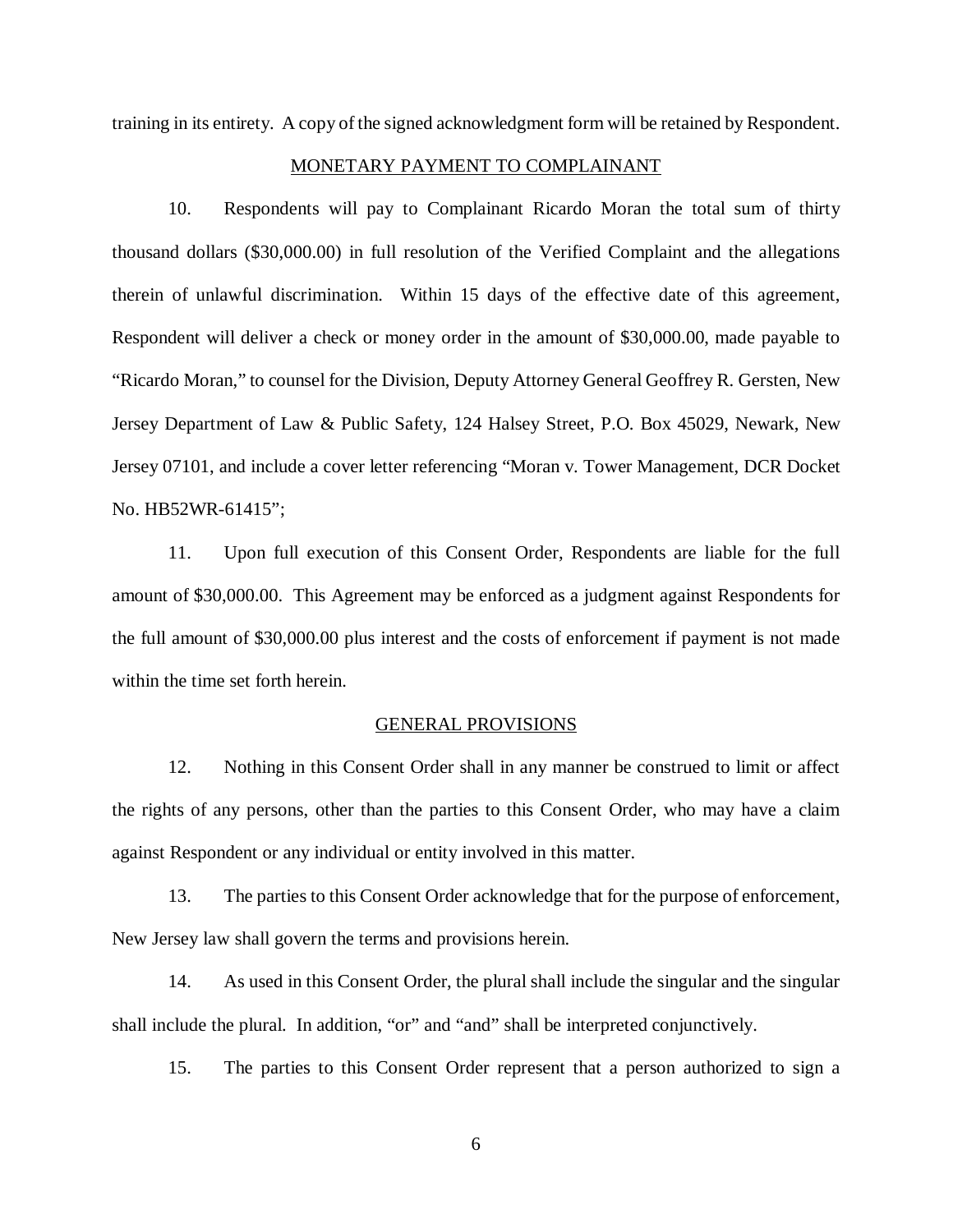document legally binding each party to its terms has signed this Consent Order with full knowledge, understanding, and acceptance of its terms.

16. This document constitutes the entire agreement between the Director, Complainant, and Respondent, with respect to its subject matter. Any addition, deletion, or change to this Consent Order must be in writing and signed by all parties to be bound by such addition, deletion, or change.

17. The parties to this Consent Order have negotiated and fully reviewed its terms. Uncertainty or ambiguity shall not, therefore, be construed against the drafter.

18. This Consent Order is executed in settlement of the allegations made against Respondents in the above-captioned matter and shall not be construed to otherwise limit the authority of the New Jersey Attorney General or the Director of the New Jersey Division on Civil Rights to protect the interests of the State of New Jersey or the people of the State of New Jersey.

19. If any portion of this Consent Order is held invalid or unenforceable by operation of law, the remaining terms of this Agreement shall not be affected.

20. This Consent Order shall be binding upon the parties to the Agreement. In no event shall assignment of any right, power or authority avoid compliance with the terms of this Consent Order.

21. This Order is effective immediately upon its entry and shall remain in effect for two years from the date of its entry.

22. In the event that Respondents default on any provision of this Consent Order, Respondents consent to the entry of this agreement in New Jersey Superior Court for the purpose of enforcement.

## REMAINDER OF PAGE INTENTIONALLY LEFT BLANK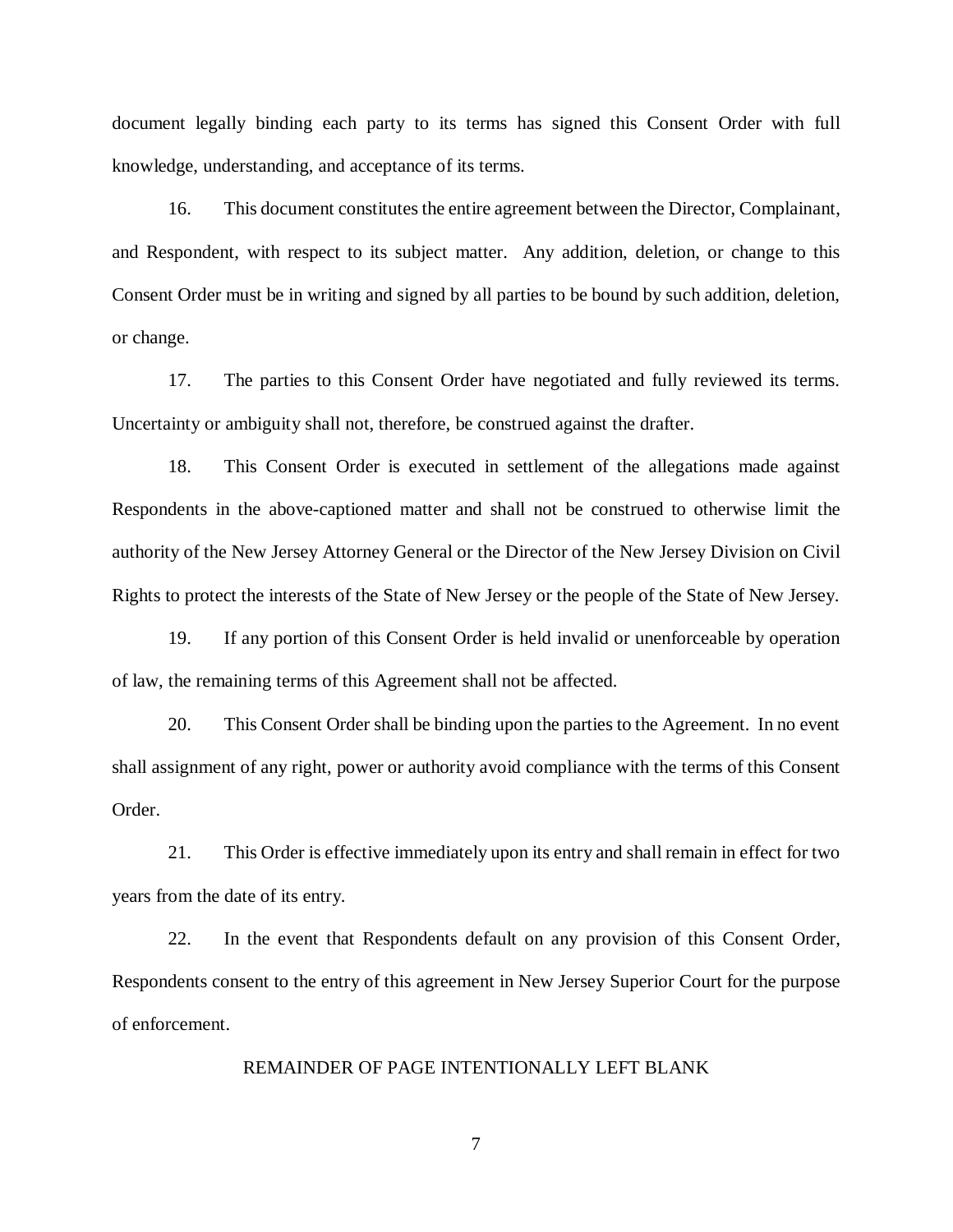23. Any signature required for the entry of this Consent Order may be executed in counterparts, each of which shall be deemed an original, but all of which shall together constitute one and the same agreement.

NEW JERSEY DIVISION ON CIVIL RIGHTS:

 $\text{rank}~\text{Wai}-$ 

Rachel Wainer Apter Director, New Jersey Division on Civil Rights

Dated:

RESPONDENT TOWER MANAGEMENT:

| Signature: |  |  |
|------------|--|--|
|            |  |  |

Print name:

Title:

Dated:

COMPLAINANT RICARDO MORAN:

Signature:

Dated: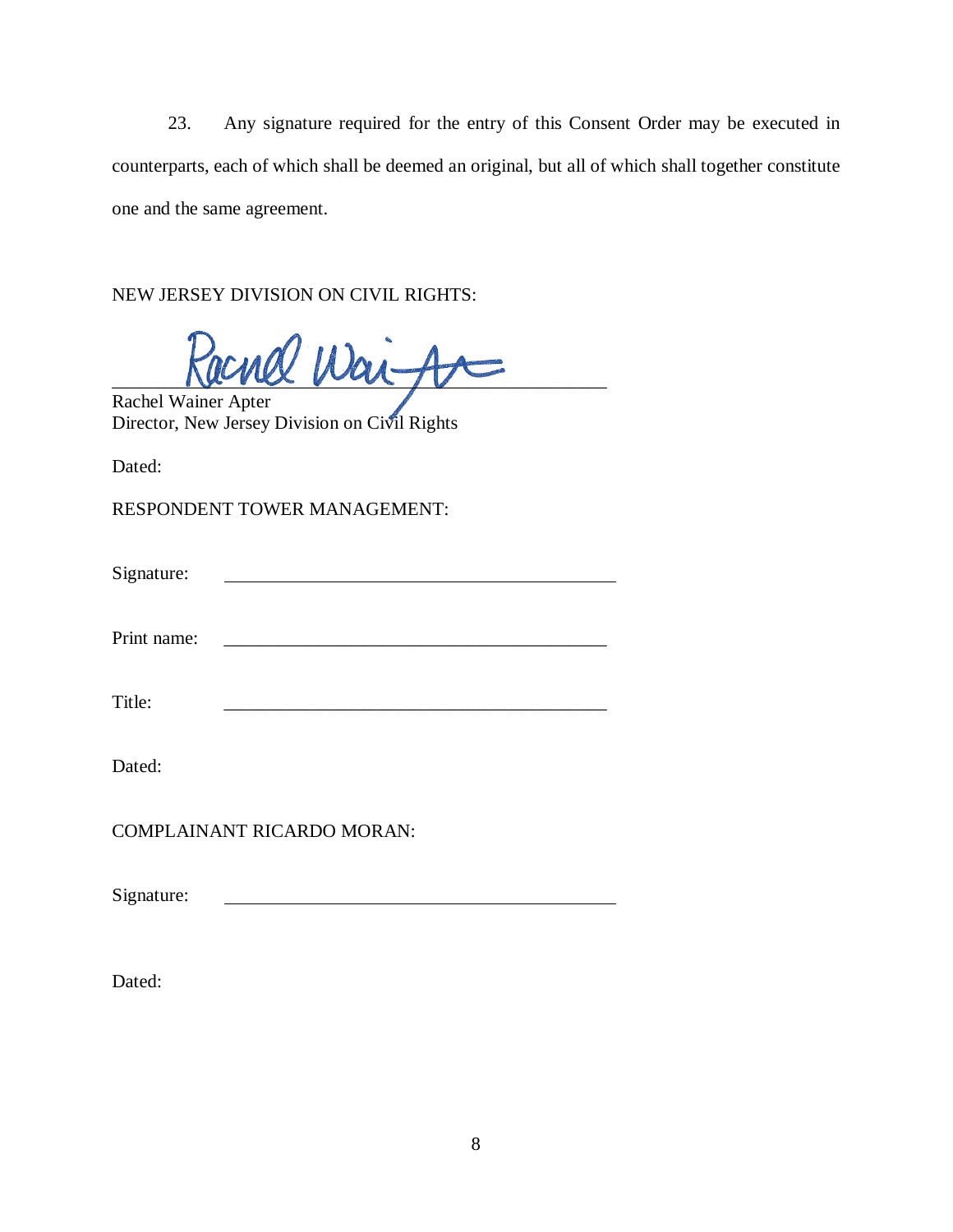23. Any signature required for the entry of this Consent Order may be executed in counterparts, each of which shall be deemed an original, but all of which shall together constitute one and the same agreement.

# NEW JERSEY DIVISION ON CIVIL RIGHTS:

Rachel Wainer Apter Director, New Jersey Division on Civil Rights

Dated:

RESPONDENT TOWER MANAGEMENT:

Signature:

Print name:

Title:

Dated:

# **COMPLAINANT RICARDO MORAN:**

Signature: Acorde )